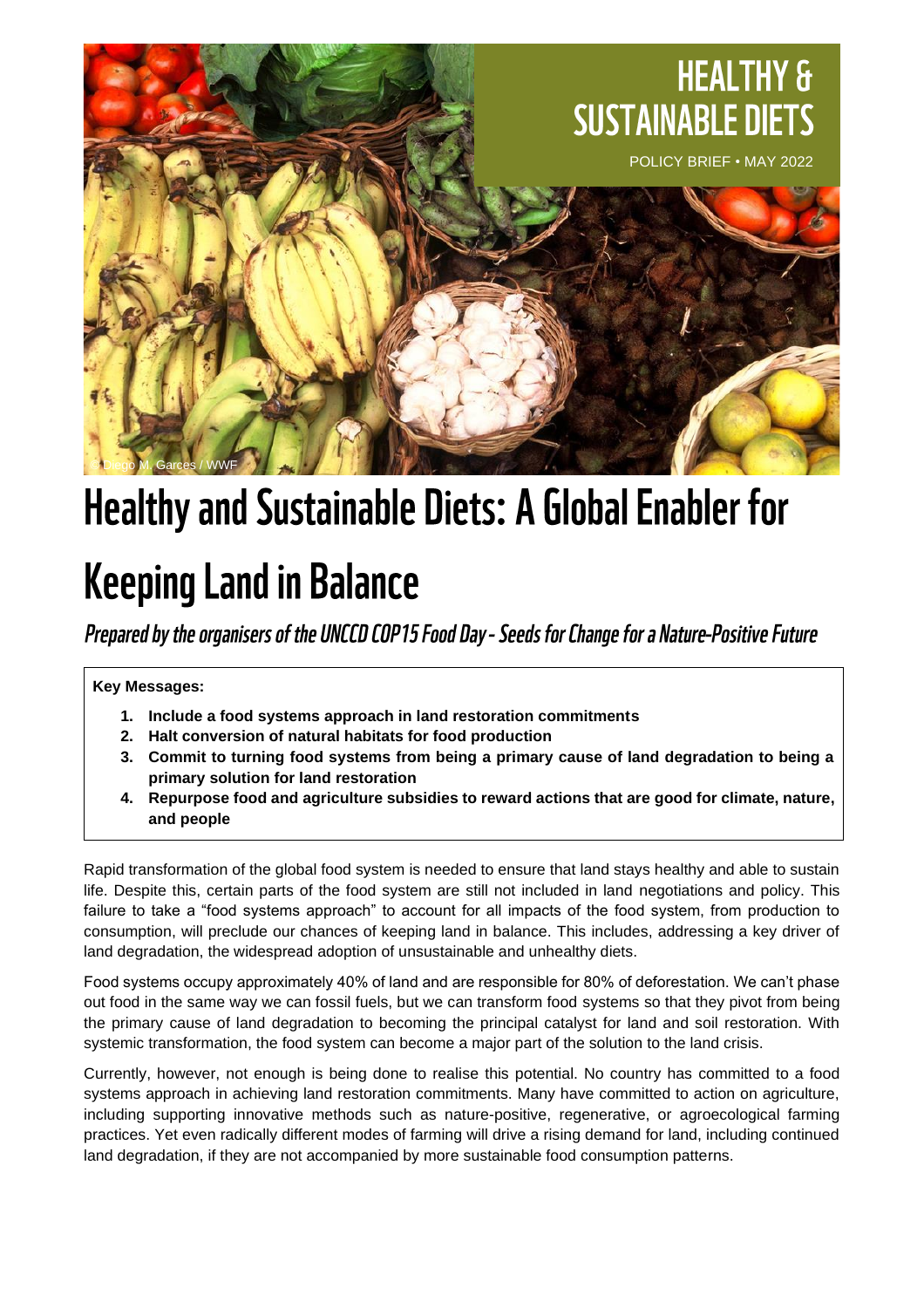Dietary change is a necessary global enabler to allow for widespread adoption of nature-positive farming practices, without increasing the pressure to convert more land and use more of nature's resources to produce more food. Integrated action across food systems is required to achieve the potential of agriculture to restore land and achieve zero land degradation. Taking a food systems approach is no longer optional, it is a prerequisite for a 1.5C world.



\* Assumes linear reduction to decarbonisation in 2050 in all other sectors

#### For illustrative purposes only

### Essential food-based climate commitments that must be advanced at COP15

- **1. Include a food systems approach in land restoration commitments:** Although a food systems approach is required to realise the potential of agriculture to achieve land and soil restoration, systemic thinking is missing from current plans. Several land restoration commitments, including on agriculture, land use and natural ecosystems, are clearly connected to food systems but are treated in a siloed and disconnected manner. Currently, there is insufficient attention on addressing unhealthy and unsustainable diets, a key driver of land-use and degradation. Unless all relevant land-use strategies (demand and supply side) are included, and food actions coordinated through integrated target setting, land restoration commitment will not be ambitious enough to achieve global goals.
- **2. Halt conversion of natural habitats for food production:** Halting conversion of nature for food production will require optimising food production on all existing farmlands. Doing so will require investment in soil health, which has the triple benefit of supporting yields (easing pressures to convert more nature to meet food demand), restoring biodiversity, and sequestering carbon. In fact, carbon sequestration in soils is an important nature-based solution and better management can significantly increase the amount of carbon stored on agricultural lands. In addition, combining rehabilitation of farmlands, half of which are degraded, with other actions has the potential to even release some agricultural lands for implementation of additional nature-based solutions, such as reforestation.
- **3. Commit to turning food systems from being a primary cause of land degradation to being a primary solution for land restoration:** Agricultural lands offer tremendous potential for restoring land. Achieving this will require that we adopt nature-positive production, reduce food loss and waste, and transition to healthy and sustainable diets. These actions will enable wide scale implementation of nature-based solutions. However, implementation of any nature-based solution, including reforestation, must not come at the expense of natural habitats such as grasslands and savannahs. Natural grasslands and savannahs can sequester large amounts of carbon, are important reservoirs of